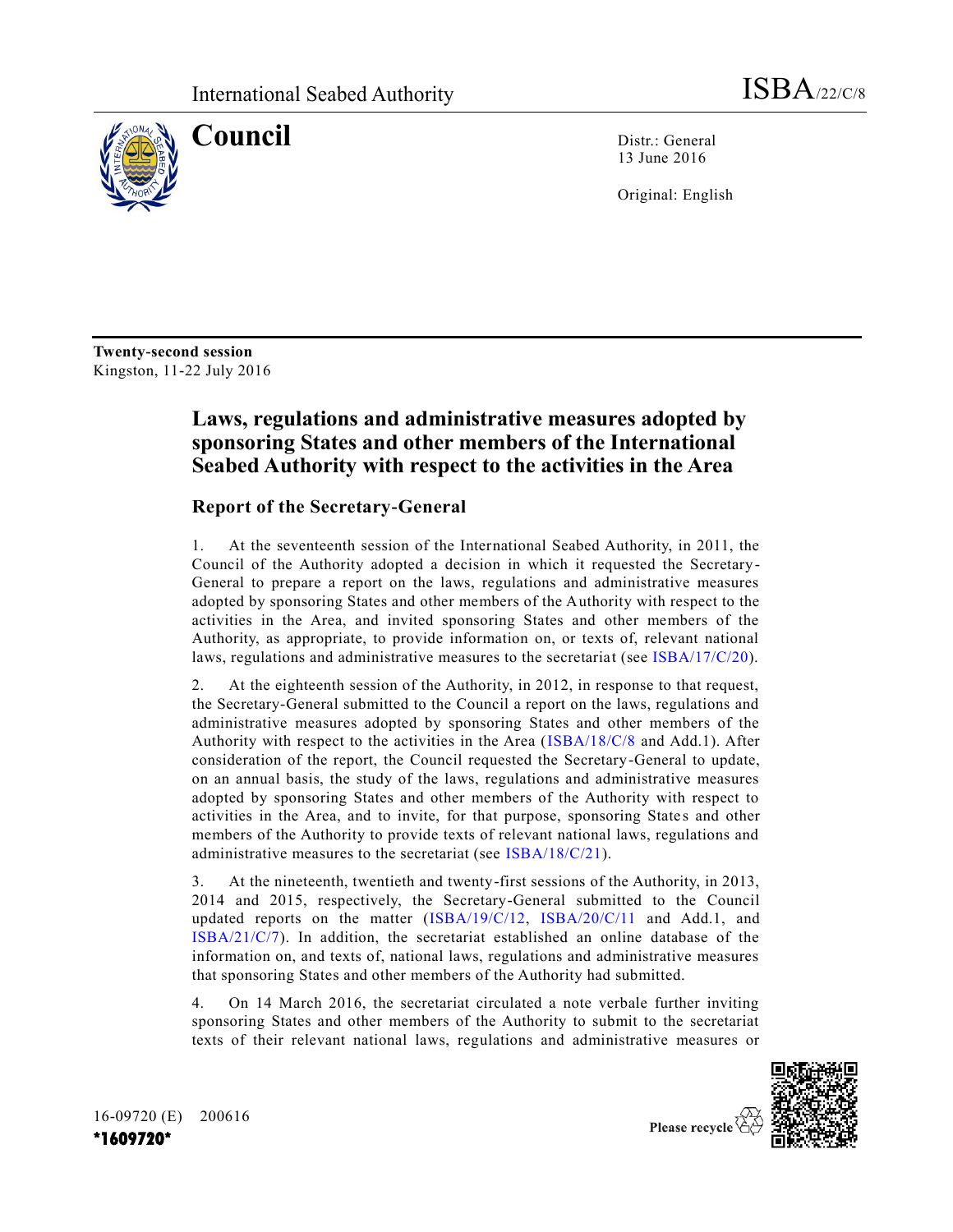related information. In response to that note, Cuba and China submitted texts of, or information related to, their legislation, on 13 and 31 May 2016, respectively.

5. As at 30 May 2016, the following States and areas had provided information on, or texts of, relevant national legislation: Belgium, China, Cook Islands, Cuba, Czech Republic, Fiji, France, Germany, Guyana, India, Japan, Mexico, Nauru, Netherlands, New Zealand, Nigeria, Niue, Oman, Republic of Korea, Singapore, Tonga, United Kingdom of Great Britain and Northern Ireland, United States of America and Zambia; and a submission had also been received from the Pacific Community Secretariat on behalf of the Pacific islands region (see annex). Such information on, or texts of, national laws, regulations and administrative measures submitted by the above-mentioned members of the Authority are available at the Authority's website (www.isa.org.jm/national-legislation-database).

6. The secretariat will continue to keep the online database updated as new information is received. A comprehensive study of the existing national legislation as scheduled will be conducted in due course, with the receipt of more information in this regard, and as the resources of the secretariat permit.

7. The Council is invited to take note of the present report.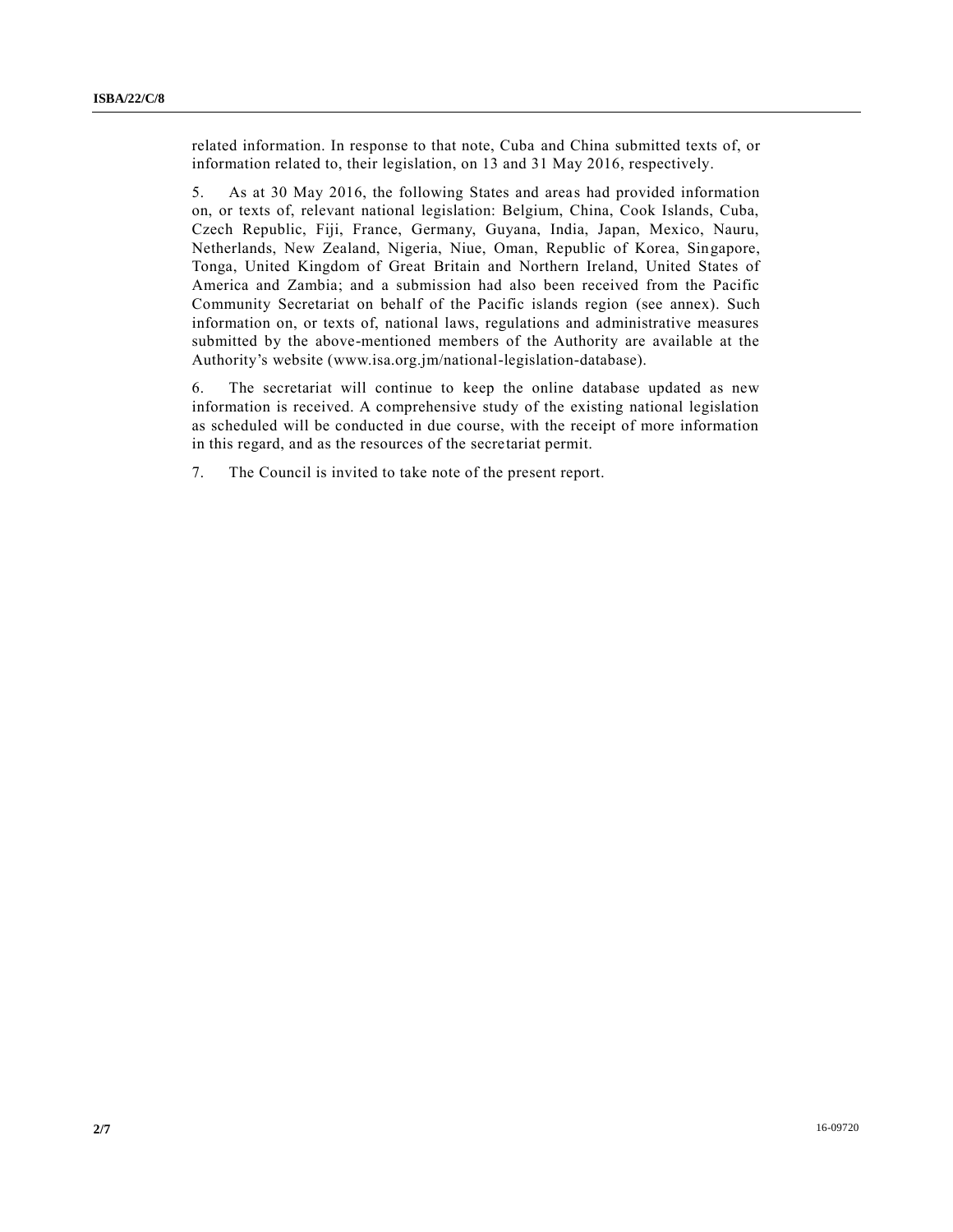# **Annex**

# **Legislation covered in information submitted by States, areas and the Pacific Community Secretariat**

# **I. General**

United Nations Convention on the Law of the Sea, Montego Bay, 10 December 1982. In force 16 November 1994. United Nations *Treaty Series*, vol. 1833, No. 31363, p. 397; 21 *International Legal Materials* 1261 (1982).

Agreement relating to the Implementation of Part XI of the United Nations Convention on the Law of the Sea of 10 December 1982. In force 28 July 1994. General Assembly resolution 48/263; 33 *International Legal Materials* 1309 (1994); United Nations *Treaty Series*, vol. 1836, No. 31364, p. 42.

Regulations on Prospecting and Exploration for Polymetallic Nodules in the Area. Adopted 13 July 2000 [\(ISBA/6/A/18,](http://undocs.org/ISBA/6/A/18) annex, dated 4 October 2000), amended in 2013 [\(ISBA/19/C/17,](http://undocs.org/ISBA/19/C/17) annex, dated 22 July 2013) and further amended in 2014 [\(ISBA/20/A/9,](http://undocs.org/ISBA/20/A/9) annex, dated 24 July 2014).

Regulations on Prospecting and Exploration for Polymetallic Sulphides in the Area. Adopted 7 May 2010 [\(ISBA/16/A/12/Rev.1,](http://undocs.org/ISBA/16/A/12/Rev.1) annex, dated 15 November 2010) and amended in 2014 [\(ISBA/20/A/10,](http://undocs.org/ISBA/20/A/10) annex, dated 24 July 2014).

Regulations on Prospecting and Exploration for Cobalt-rich Ferromanganese Crusts in the Area. Adopted 27 July 2012 [\(ISBA/18/A/11,](http://undocs.org/ISBA/18/A/11) annex, dated 22 October 2012).

# **II. National legislation**

# **Belgium**

30 July 2013 — Act introducing provisions regulating the matters covered by article 77 of the Constitution into the Act of 17 August 2013, on prospecting and exploration for, and exploitation of, resources of the seabed and ocean floor and subsoil thereof, beyond the limits of national jurisdiction.

17 August 2013 — Act on prospecting and exploration for, and exploitation of, resources of the seabed and ocean floor and subsoil thereof, beyond the limits of national jurisdiction.

# **China**

Mineral Resources Law of the People's Republic of China. Adopted at the 15th meeting of the Standing Committee of the Sixth National People 's Congress on 19 March 1986. Revised in accordance with the Decision of the Standing Committee of the National People's Congress on Revising the Mineral Resources Law of the People's Republic of China, adopted at the 21st meeting of the Standing Committee of the Eighth National People's Congress on 29 August 1996.

Rules for Implementation of the Mineral Resources Law of the People 's Republic of China. Promulgated by Decree No. 152 of the State Council of the People 's Republic of China on 26 March 1994. Effective as of the date of promulgation.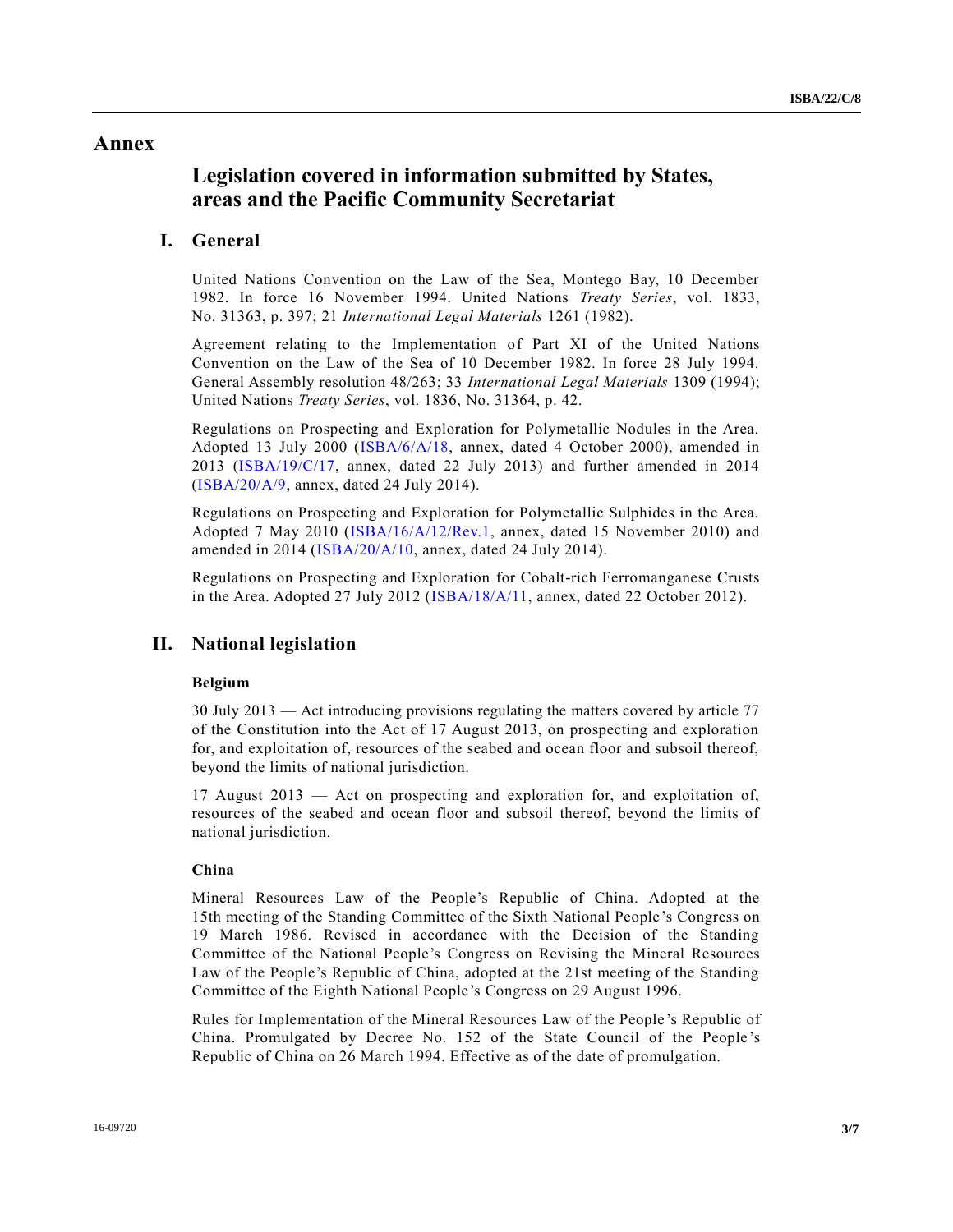Marine Environmental Protection Law of the People's Republic of China. Adopted at the 24th meeting of the Standing Committee of the Fifth National People's Congress on 23 August 1982. Effective as of 1 March 1983. Revised at the 13th meeting of the Standing Committee of the Ninth National People 's Congress on 25 December 1999 and further revised at the 6th meeting of the Standing Committee of the Twelfth National People's Congress on 28 December 2013.

Administrative Regulation on the Prevention and Treatment of the Pollution and Damage to the Marine Environment by Marine Engineering Construction Projects. Adopted at the 148th executive meeting of the State Council on 30 August 2006. In force as of 1 November 2006.

Law of the People's Republic of China on Exploration for and Exploitation of Resources in the Deep Seabed Area, adopted on 26 February 2016 and effective as of 1 May 2016.

# **Cook Islands**

Seabed Minerals Act 2009.

Model Seabed Minerals Agreement of April 2011.

# **Cuba**

Mining Law, in force since 23 January 1995.

Decree No. 222 of 19 September 1997.

#### **Czech Republic**

Prospecting, Exploration for and Exploitation of Mineral Resources from the Seabed beyond Limits of National Jurisdiction. Act No. 158/2000 of 18 May 2000.

# **Fiji**

International Seabed Mineral Management Decree 2013 (Decree No. 21).

#### **France**

Note verbale dated 22 March 2013 from the Embassy of France in Jamaica.

# **Germany**

Seabed Mining Act of 6 June 1995 (the Act). Amended by article 74 of the Act of 8 December 2010 (*Federal Law Gazette* I, p. 1,864).

#### **Guyana**

Maritime Zones Act 2010 — Act No. 18 of 2010. In force as of 18 September 2010.

# **India**

The Offshore Areas Mineral (Development and Regulation) Act 2002.

# **Japan**

Law on Interim Measures for Deep Sea-bed Mining, 1982.

Mining Act. Adopted 20 December 1950. Amended 22 July 2011.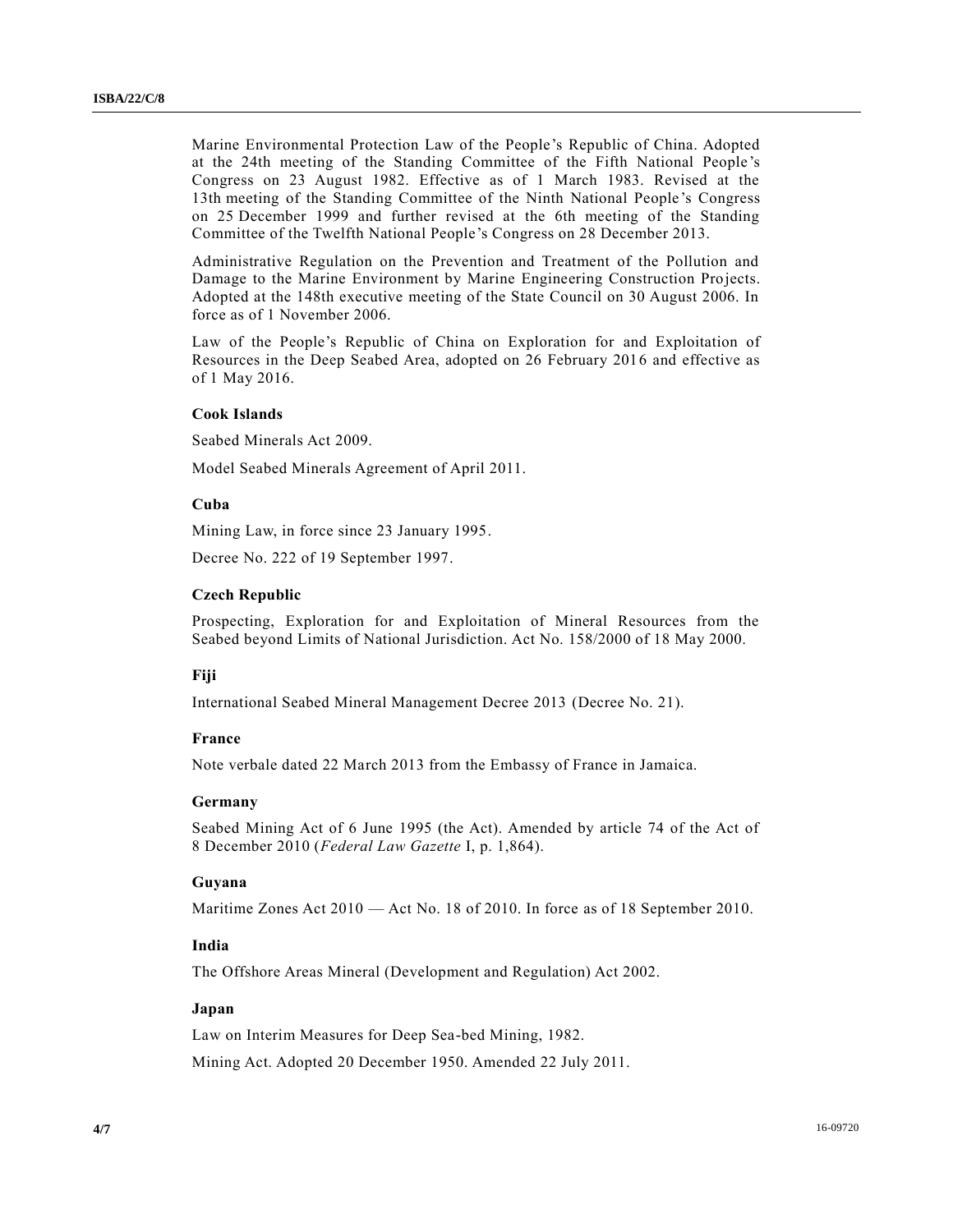#### **Mexico**

Report on the laws, regulations and administrative measures of Mexico on underwater mining. Submitted by the Embassy of Mexico in Jamaica on 21 December 2011.

Guide for the presentation of environmental impact statements for the mining sector and analysis of gaps and omissions in the conservation of marine biodiversity in Mexican oceans, coasts and islands of the Ministry of the Environment and Natural Resources of Mexico. Submitted by the Embassy of Mexico in Jamaica on 21 December 2011.

General Law on Ecological Balance and the Protection of the Environment. *Official Gazette*, 28 January 1988. Reform and update of 4 June 2012.

Regulations of the General Law on Ecological Balance and the Protection of the Environment on Environmental Impact Assessment. *Official Gazette*, 30 May 2000. Reform and update of 26 April 2012.

Mining Law. *Official Gazette*, 26 June 1992. Amended 28 April 2005.

National environmental policy for the sustainable development of Mexico 's oceans and coasts: strategies for their conservation and sustainable use (see  $A/61/372$ , annex).

#### **Nauru**

See Pacific Islands region.

# **Netherlands**

Note verbale dated 26 March 2013 from the Permanent Mission of the Netherlands.

#### **New Zealand**

United Nations Convention on the Law of the Sea Act 1996.

## **Nigeria**

Nigerian Minerals and Mining Act, 2007.

Nigerian Minerals and Mining Regulations, 2011.

# **Niue**

Maritime Zones Act 2013.

#### **Oman**

Royal Decree No. 2011/8 regulating oil and gas exploration; and Royal Decree No. 2003/27 and Ministerial Decree No. 2011/77 regulating mineral exploration (Regulations of the Mining Act).

#### **Pacific Islands region**

Pacific-ACP States Regional Legislative and Regulatory Framework for Deep Sea Minerals Exploration and Exploitation. Secretariat of the Pacific Community-European Union Deep Sea Minerals Project, 18 April 2012.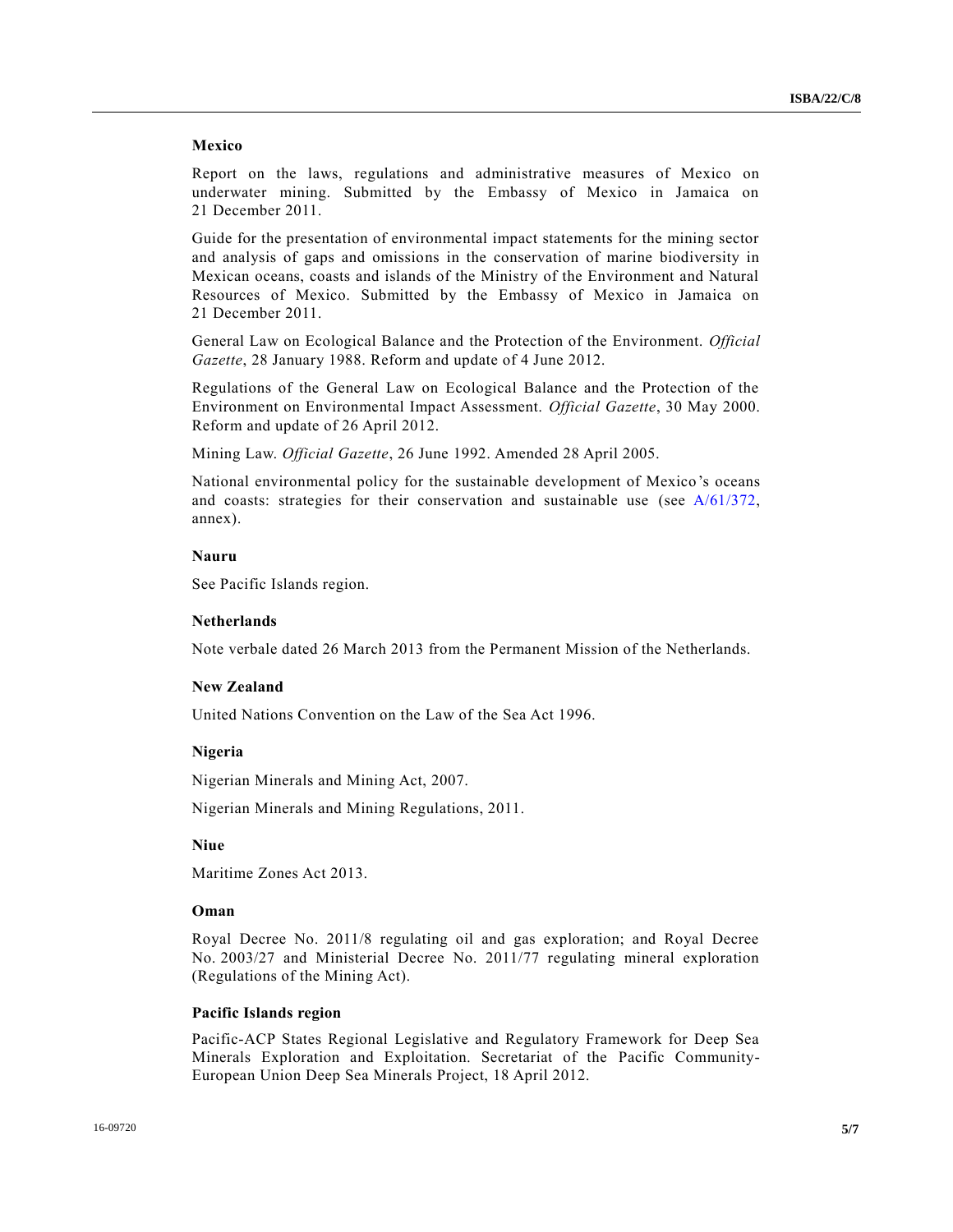#### **Republic of Korea**

Note verbale dated 2 April 2013 from the Permanent Mission of the Republic of Korea.

Status of legislation related to Deep Seabed Activity by the Government of the Republic of Korea.

#### **Singapore**

Deep Seabed Mining Act 2015.

#### **Tonga**

See Pacific Islands region.

# **United Kingdom of Great Britain and Northern Ireland**

Deep Sea Mining (Temporary Provisions) Act 1981, as amended by Deep Sea Mining Act 2014, effective 14 July 2014.

#### **Zambia**

Environmental Protection and Pollution Control Act (No. 12 of 1990); and (Amendment) Act 1999 (No. 12 of 1999) — Cap 204 of the Law of Zambia.

# **III. Reciprocating States legislation**

France. Law on the Exploration and Exploitation of Mineral Resources on the Deep Sea-bed 1981, Law No. 81-1135 of 23 December 1981.

Germany. Act on Interim Regulation of Deep Seabed Mining 1980, dated 16 August 1980 (English translation) (1981). *International Legal Materials*, XX, p. 393.

Italy. Regulations on the Exploration and Exploitation of the Mineral Resources of the Deep Seabed, Law No. 41 of 20 February 1985.

Japan. Law on Interim Measures for Deep Sea-bed Mining, 1982. *International Legal Materials*, 22 (1) (1983), pp. 102-122.

New Zealand. Continental Shelf Act 1964.

Union of Soviet Socialist Republics. [Edict on] Provisional Measures to Regulate the Activity of Soviet Enterprises relating to the Exploration and Exploitation of Mineral Resources of Sea-bed Areas beyond the Limits of the Continental Shelf, 17 April 1982.

United Kingdom. Deep Sea Mining (Temporary Provisions) Act 1981. 1981 chapter 53, 28 July 1981.

United Kingdom. Deep Sea Mining (Exploration Licences) (Applications) Regulations 1982, No. 58. Effective 25 January 1982.

United Kingdom. Deep Sea Mining (Exploration Licences) Regulations 1984, No. 1230. In operation on 3 September 1984.